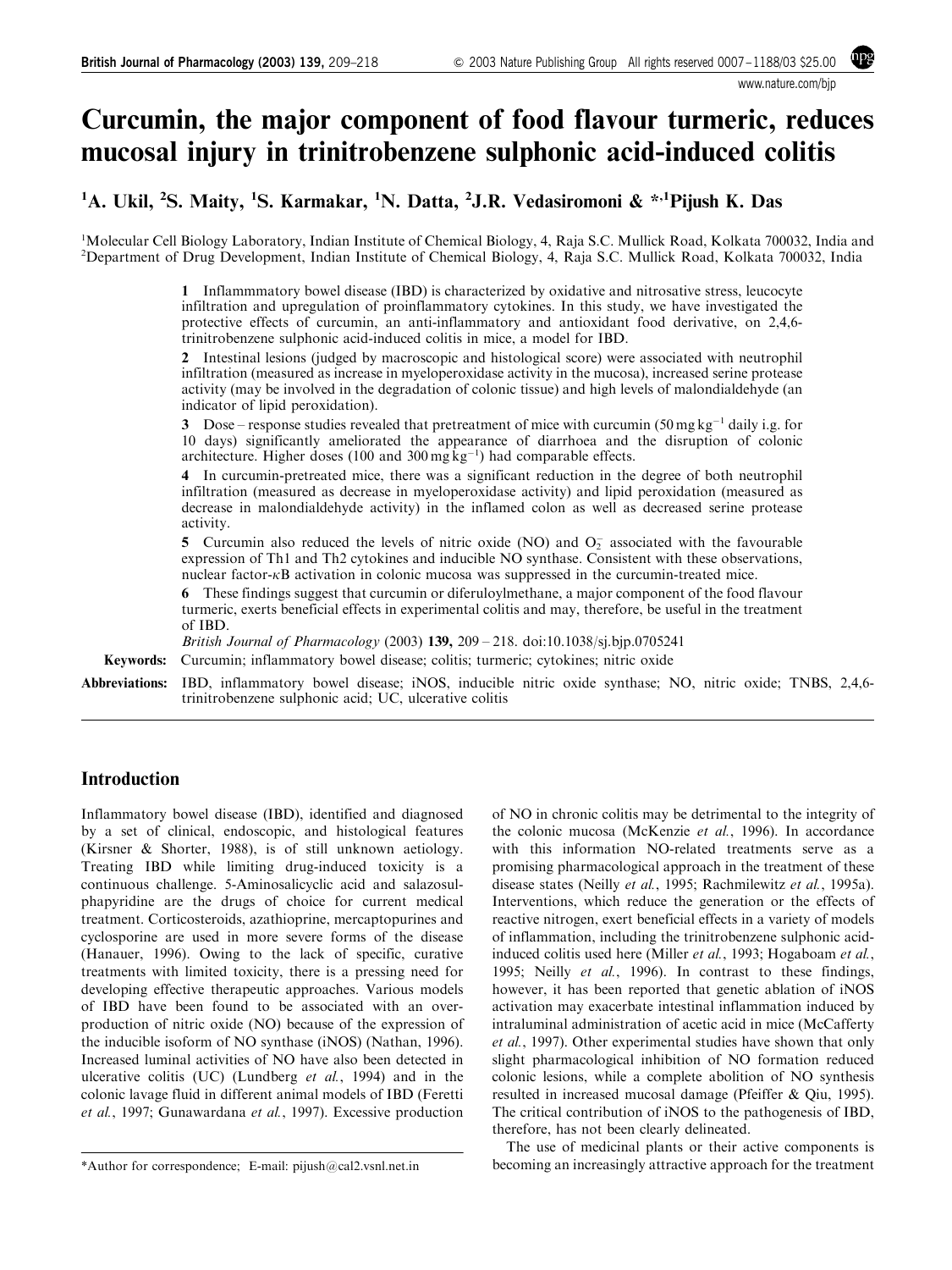of various inflammatory disorders among patients unresponsive to or unwilling to take standard medicines. Among these alternative approaches is the use of food derivatives, which have the advantage of being relatively nontoxic. However, limited scientific evidence regarding the effectiveness of these natural derivatives, in conjunction with a lack of mechanistic understanding of their actions has prevented their incorporation into the mainstream of medical care. During the last decade, a large number of dietary components have been evaluated as potential chemopreventive agents (Sharma et al., 1994). Turmeric, the powdered rhizome of the medicinal plant, Curcuma longa Linn, is widely used as a food flavouring and colouring agent in the Asian diet. Its yellow colour is imparted by curcumin (diferuloylmethane), a polyphenolic pigment (Cooper et al., 1994). Curcumin has a long history of medicinal use in India and Southeast Asia and is known to exhibit a variety of pharmacological effects including anti-inflammatory, antitumour, anti-HIV and anti-infectious activities (Mazumder et al., 1996; Allen et al., 1998; Chan et al., 1998; Vlietinck et al., 1998). It is under preclinical evaluation for drug development of cancer prevention and anti-inflammation (Gescher et al., 1998). Interest in curcumin and its promising medicinal value is growing, especially since it does not appear to be significantly toxic (Ammon & Wahl, 1991) and exhibits marked antioxidant and anti-inflammatory properties. Thus, curcumin scavenges active oxygen species including superoxide, hydroxyl radical and NO (Sreejayan & Rao, 1997). It decreases the 12-O-tetradecanoylphorbol-13-acetate-induced expression of c-jun, c-fos and c-myc proto-oncogenes (Kakar & Roy, 1994), suppresses activation of nuclear factor- $\kappa$ B (NF- $\kappa$ B) (Singh & Aggarwal, 1995) and elevates the activities of detoxification enzymes of xenobiotic metabolism, such as glutathione transferases and NAD(P)H : quinone reductase (Arbiser et al., 1998).

Of the several animal models of intestinal inflammation, the well-characterized haptene reagent 2,4,6-trinitrobenzene sulphonic acid (TNBS)-induced colitis resembles human IBD in terms of its various histological features including infiltration of colonic mucosa by neutrophils and macrophages and increased production of inflammatory mediators including Thelper 1 profile of cytokines (Parronchi et al., 1997). Moreover, various experimental trials using antibodies to IL-12, IL-4 gene transfer, and antisense oligonucleotides against  $NF-\kappa B$ have indicated that the TNBS-induced colitis model is useful to test new therapeutic strategies for human (Neurath et al., 1996; Hogaboam et al., 1997; Fuss et al., 1999). Since food flavour turmeric-derived curcumin is a major source of dietary flavonoid having antioxidative and antinitrosative effects and since IBD is associated with a marked upregulation of NO, it was thought worthwhile to investigate the effects of curcumin on the inflammatory response (colitis) caused by intracolonic administration of TNBS.

# Methods

# Animals and reagents

Female BALB/c mice weighing  $25 - 30$  g (obtained from National Institute of Nutrition, Hyderabad, India) were used for the experiments. Mice were housed under normal laboratory conditions, that is, at  $21 - 24$ °C and  $40 - 60\%$ 

relative humidity, under a 12 h light/dark cycle with free access to standard rodent food and water. Curcumin was purchased from Sigma Chemical Co., St Louis, MO, U.S.A. For the oral administration experiments, curcumin was emulsified in 2.5% carboxymethyl cellulose and various dosages ranging from  $25 \text{ mg}$  to  $300 \text{ mg} \text{ kg}^{-1}$  were administered by gavage.

# Experimental colitis

Colitis was induced in mice by intrarectal administration of 0.1 ml of TNBS  $(60 \text{ mg m1}^{-1} \text{ in } 30\%$  ethanol), through a trochar needle approximately  $3 - 4$  cm proximal to the anus according to the model described earlier (Neurath et al., 1995). Control mice received 30% ethanol in phosphate-buffered saline (PBS) using the same technique. In the treated group of animals, curcumin was given daily i.g. (25 mg to  $300 \text{ mg} \text{ kg}^{-1} \text{ day}^{-1}$ ) for 10 days before subjecting the mice to TNBS-induced colitis and same dose of curcumin was continued till the mice were killed 8 days after the induction of colitis.

# Macroscopic assessment of severity of colitis

Mice were killed by cervical dislocation, the colon excised, opened longitudinally, and washed in saline. Macroscopic damage was assessed by the scoring system of Wallace & Keenan (1990), which takes into account the area of inflammation and the presence and absence of ulcers. The criteria for assessing macroscopic damage were based on a semiquantitative scoring system where features were graded as follows: 0, no ulcer, no inflammation; 1, no ulcer, local hyperaemia; 2, ulceration without hyperaemia; 3, ulceration and inflammation at one site only; 4, two or more sites of ulceration and inflammation; 5, ulceration extending more than 2 cm. After macroscopic observation, samples of colonic tissue were subsequently excised for microscopic observation of damage, measurement of myeloperoxidase activity, malondialdehyde, NO and  $O_2^-$  production, and mRNA expression of cytokines and iNOS.

# Microscopic assessment of colitis

The colon was fixed in 10% formalin in PBS for 1 week and the samples were then dehydrated in graded ethanol and embedded in paraffin. Thereafter,  $7 \mu m$  sections were deparaffinized with xylene, stained with haematoxylin – eosin and examined in a Leitz Ortholux microscope. Histologic changes were graded semiquantitatively from 0 to 4 according to previously described criteria (Neurath et al., 1995) as follows: 0, no leucocyte infiltration; 1, low level of leucocyte infiltration; 2, moderate level of leucocyte infiltration; 3, high vascular density and thickening of colon wall; and 4, transmural leucocyte infiltration, loss of goblet cells, high vascular density and thickening of the colon wall.

# Assessment of NO production

Tissues from the proximal third of the colon were homogenized in 40 mM HEPES containing 320 mM sucrose. Nitrite+nitrate production, an indicator of NO synthesis, was measured in the supernatant  $(10,000 \times g)$  for 20 min at 4°C) according to Zingarelli et al. (1997). Nitrate in the supernatant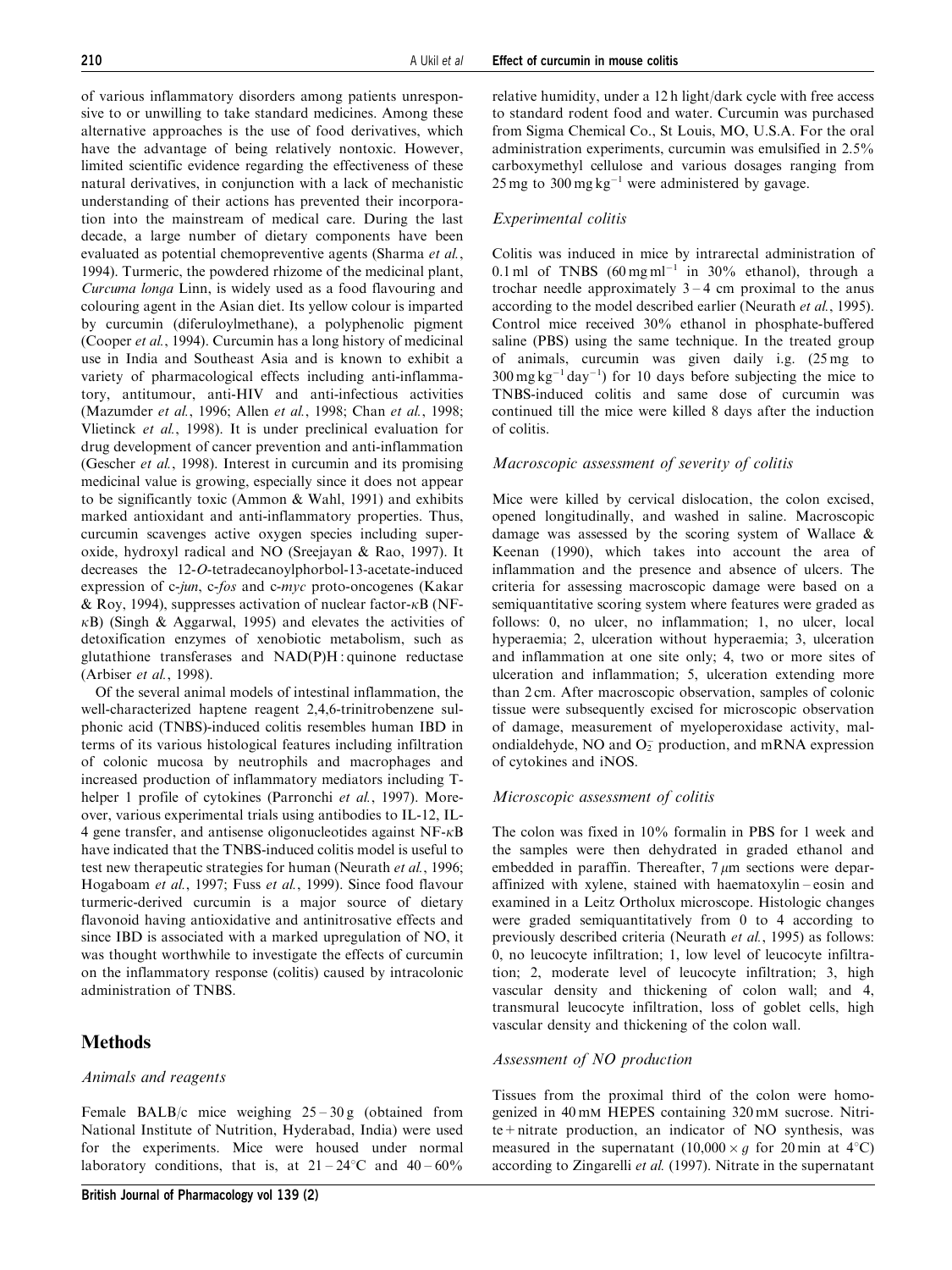was reduced to nitrite by incubation with nitrate reductase  $(670 \,\mathrm{mU\,ml^{-1}})$  and NADPH (160 mM) at room temperature for 3 h. A measure of 100  $\mu$  of the sample was then mixed with an equal volume of Griess reagent (1% sulphanilamide and 0.1% N-(1-napthyl)-ethylenediamine dihydrochloride in 5%  $H_3PO_4$ ) and incubated at room temperature for 10 min. Absorbance at 540 nm was then measured. The amount of nitrite released was quantified by comparison with sodium nitrite as standard.

# Estimation of  $O_2^-$

Superoxide production was measured as described previously (Markert et al., 1984). In brief, 10<sup>6</sup> extravasated neutrophils were incubated for  $30 \text{ min}$  at  $37^{\circ}$ C in the presence of  $2 \mu$ g ml<sup>-1</sup> PMA, 1 mg ml<sup>-1</sup> cytochrome c, 30  $\mu$ g ml<sup>-1</sup> catalase,  $\pm 100 \,\mu$ g ml<sup>-1</sup> superoxide dismutase in D-glucose PBS. The cells were then removed by centrifugation and the absorbance of reduced cytochrome c measured at 550 nm.

# Myeloperoxidase activity

Myeloperoxidase is an enzyme found in cells of myeloid origin, and has been used extensively as a biochemical marker of granulocyte (mainly neutrophil) infiltration into gastrointestinal tissues (Morris et al., 1989). Samples of distal colon were homogenized in 10 mM potassium phosphate buffer, pH 7.0 containing 0.5% hexadecyltrimethylammonium bromide and centrifuged for 30 min at  $20,000 \times g$  at 4°C. An aliquot of the supernatant was then allowed to react with a solution of 1.6 mM tetramethyl benzidine and 0.1 mM  $H_2O_2$ . The rate of change in absorbance was measured spectrophotometrically at 650 nm. One unit of myeloperoxidase activity was defined as that degrading 1  $\mu$ mol of H<sub>2</sub>O<sub>2</sub> per min at 37<sup>o</sup>C and was expressed as units per milligram of tissue sampled  $(Umg^{-1})$ tissue).

#### Malondialdehyde measurement

Malondialdehyde levels in the colon were determined as an indicator of lipid peroxidation (Ohkawa et al., 1979). The tissue was homogenized in 1.15% KCl solution. A measure of 0.1 ml of the homogenate was then added to a reaction mixture containing 0.2 ml of 8.1% SDS, 1.5 ml of 20% acetic acid, 1.5 ml of 0.8% thiobarbituric acid and 0.7 ml of distilled water. Samples were boiled for 1 h at  $95^{\circ}$ C and centrifuged at  $3000 \times g$  for 10 min. The absorbance of the supernatant was measured by spectrophotometry at 650 nm.

### Analysis of protease activity

A small piece of colon tissue from the centre of the ulcer was homogenized for 10s in cold PBS. The homogenate was centrifuged  $(14,000 \times g$  for 5 min at 4°C) and the supernatant was analysed for protease activity on gelatin zymograms according to Hawkins et al. (1997). In short,  $12\%$  SDS – polyacrylamide gels were prepared containing 0.1% gelatin. An equal amount of protein from each sample  $(10 - 25 \mu g)$  was applied to the gel in standard SDS-gel loading buffer containing  $0.1\%$  SDS but lacking  $\beta$ -mercaptoethanol and samples were not boiled prior to loading. After electrophoresis, gels were soaked in 2% Triton X-100 in distilled water with shaking for 15 min. Gels were then incubated in 50 mM Tris-HCl, pH 8.0 containing 1 mM CaCl, for 12 h at  $37^{\circ}$ C, stained in amido black and subsequently destained. Protease activity shows up as clear bands (indicative of cleavage of the gelatin substrate) on a blue background.

### RT – PCR analysis of cytokines and iNOS mRNA

RT – PCR was performed in colon tissue samples from mice 4 days post-TNBS to determine the cytokine profile of mRNA for IFN- $\gamma$ , IL-12 p40, IL-4, iNOS and  $\beta$ -actin. Reverse transcription of  $1 \mu$ g of RNA was performed according to the manufacturer's protocol for the Superscript One-Step RT – PCR system (Life Technologies, Grand Island, NY, U.S.A.). The primers for all these genes have been published (Kawakami et al., 1997). After the appropriate number of PCR cycles, the amplified cDNA was separated by 2% agarose gel electrophoresis and visualized by ethidium bromide staining.

#### Electrophoretic mobility shift assay

The nuclear extracts were prepared from excised colon according to the method of Yang et al. (1998). For electrophoretic mobility shift assay, each  $10 \mu$ g of nuclear extracts were preincubated with  $1 \mu$ g of poly(dI-dC) in a binding buffer (25 mM HEPES, pH 7.9, 0.5 mM EDTA, 0.5 mM dithiothreitol, 1% Nonidet P-40, 5% glycerol and 50 mM NaCl) for 10 min at room temperature. As a control, a 50-fold molar excess of unlabelled  $NF-\kappa B$  competitor oligonucleotide was added. After preincubation, 0.5 ng of  $32P$  end-labelled NF- $\kappa$ B oligonucleotide probe (5'-CGGGGACTTTCCGCTGGGGACTTTCCGCTTGAGCT-3 0 ) was added to the reaction mixture and incubated for 30 min. The DNA – protein complex was then electrophoresed on 4.5% nondenaturing polyacrylamide gels in 0.5X TBE buffer (0.0445 M Tris, 0.0445 M borate, 0.001 M EDTA).

#### Statistical analysis

Results are expressed as mean $\pm$ s.d. of *n* observations. We used analysis of variance to determine the statistical significance of intergroup comparisons.  $P < 0.05$  was considered to be statistically significant. Macroscopic and microscopic scores for colonic erosions for the curcumin-pretreated groups were compared against those for the TNBS-treated group with a two-sided Wilcoxon's rank-sum test.

# **Results**

#### Macroscopic and histological evaluation

Intracolonic administration of TNBS/ethanol resulted in extensive haemorrhagic and ulcerative damage to the distal colon as observed up to 8 days. Macroscopic examination of the distal colon and rectum from TNBS-treated mice revealed the presence of multiple mucosal erosions and ulcerations. The caecum, colon and rectum showed evidence of mucosal congestion, erosions and haemorrhagic ulcerations evaluated to a peak at 4 days as shown in the damage score (Figure 1). The histological features included a transmural necrosis and oedema and a diffuse leucocyte cellular infiltrate in the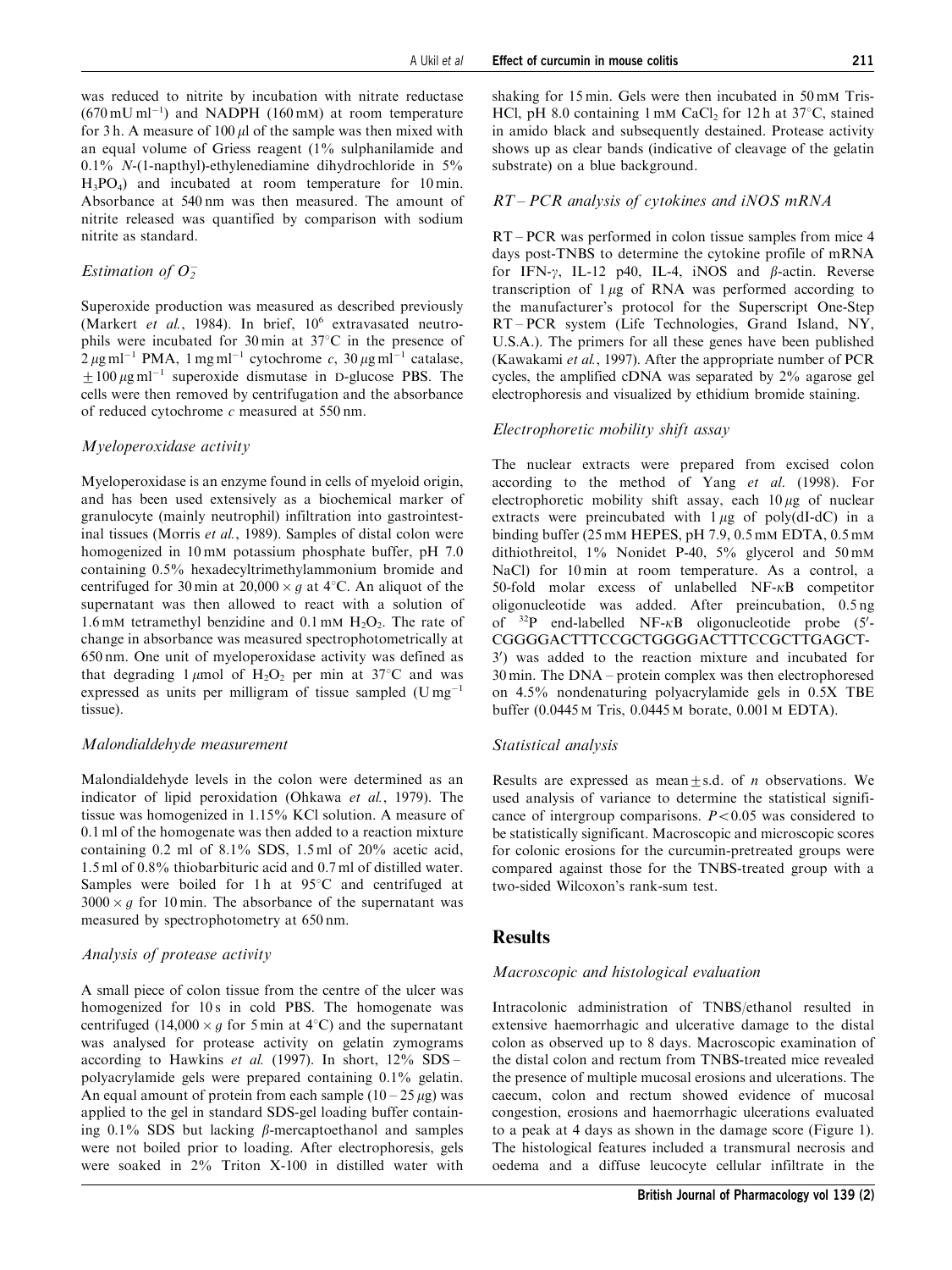

Figure 1 Effect of curcumin pretreatment on the macroscopic damage score of colonic tissues after induction of colitis. Mice were treated with  $0.1 \text{ ml}$  of TNBS  $(60 \text{ mg ml}^{-1})$  intracolonically and assessed at various times  $(2 - 8 \text{ days})$  after treatment. Colonic damage was scored on a scale of 0 (normal) to 5 (severe) by two independent observers. Values are means $\pm$ s.d. of 10 rats for each group. Results for the curcumin treatment group were compared against those for the TNBS-treated group with a two-sided Wilcoxon's rank-sum test.  $*P<0.001$  vs TNBS.

submucosa (Figure 2b). Control group gave rise to a very mild early damage of the colon. Treatment of mice with curcumin  $(50, 100 \text{ or } 300 \text{ mg kg}^{-1})$  resulted in a significant decrease in the extent and severity of the injury of the large intestine as evidenced by macroscopic damage score (Figure 1) as well as histopathological assessment (Figure 2c and Table 1). The observed inflammatory changes of the large intestine were associated with an increase in weight of the colon and spleen as well as a significant decrease in body weight as compared to control mice (Figure 3). In contrast, no significant increase of the weight was found in the colon and spleen of TNBS-treated mice, which has been pretreated with 50, 100 or 300 mg kg<sup>-1</sup> of curcumin. Moreover, treatment with these dosages of curcumin also significantly reduced the loss in body weight, which correlated well with the amelioration of the colonic injury. However, the altered organ weight and body weight of TNBStreated mice were not affected by pretreatment of curcumin with a dose of  $25 \text{ mg} \text{ kg}^{-1}$  (Figure 3).

# Generation of NO and  $O_2^-$

Since infiltration of leucocytes into the mucosa has been suggested to contribute significantly to tissue necrosis and mucosal dysfunction of colitis by generating free radicals and oxidant molecules, both NO and  $O<sub>2</sub>$  were measured. NO was measured in colonic biopsies, whereas  $O<sub>2</sub>$  was measured in extravasated neutrophils (Figure 4). At 4 days after TNBS treatment, both  $\overline{NO}$  and  $\overline{O_2}$  levels were significantly elevated compared to controls  $(8.8 \pm 1.0 \text{ nmol mg}^{-1})$  tissue and  $5.1 \pm 0.5$  nmol min<sup>-1</sup>  $10^6$  cells<sup>-1</sup> compared to  $2.0 \pm 0.3$  nmol mg<sup>-1</sup> and  $1.3 \pm 0.2$  nmol min<sup>-1</sup> 10<sup>6</sup> cells<sup>-1</sup>, respectively;  $P < 0.001$ ). Curcumin pretreatment at dose levels of 50, 100 or  $300 \text{ mg} \text{ kg}^{-1}$  resulted in marked decrease of the elevated levels of both NO and  $O<sub>2</sub>$  in the colon of TNBStreated mice  $(P<0.01)$ . Pretreatment with  $25 \text{ mg kg}^{-1}$  of



Figure 2 Effect of curcumin on colon injury. (a) Mucosal from control mice did not show any histological modifications, (b) TNBSinduced mucosal injury (at 4 days) associated with transmural necrosis and oedema and submucosal infiltration of inflammatory cells and (c) pretreatment with curcumin prevented the disturbances in morphology associated with TNBS treatment. Original magnification:  $\times 500$ .

curcumin though did not produce any significant effect on either NO or  $O_2^-$  production (Figure 4).

### Effect of curcumin on myeloperoxidase and malondialdehyde levels in TNBS-induced IBD

Colonic injury by TNBS administration was also characterized by an increase in myeloperoxidase activity  $(36.7 \pm 3.3 \text{ com-}$ pared with  $8.0 \pm 1.3 \text{ U g}^{-1}$  tissue in controls), indicative of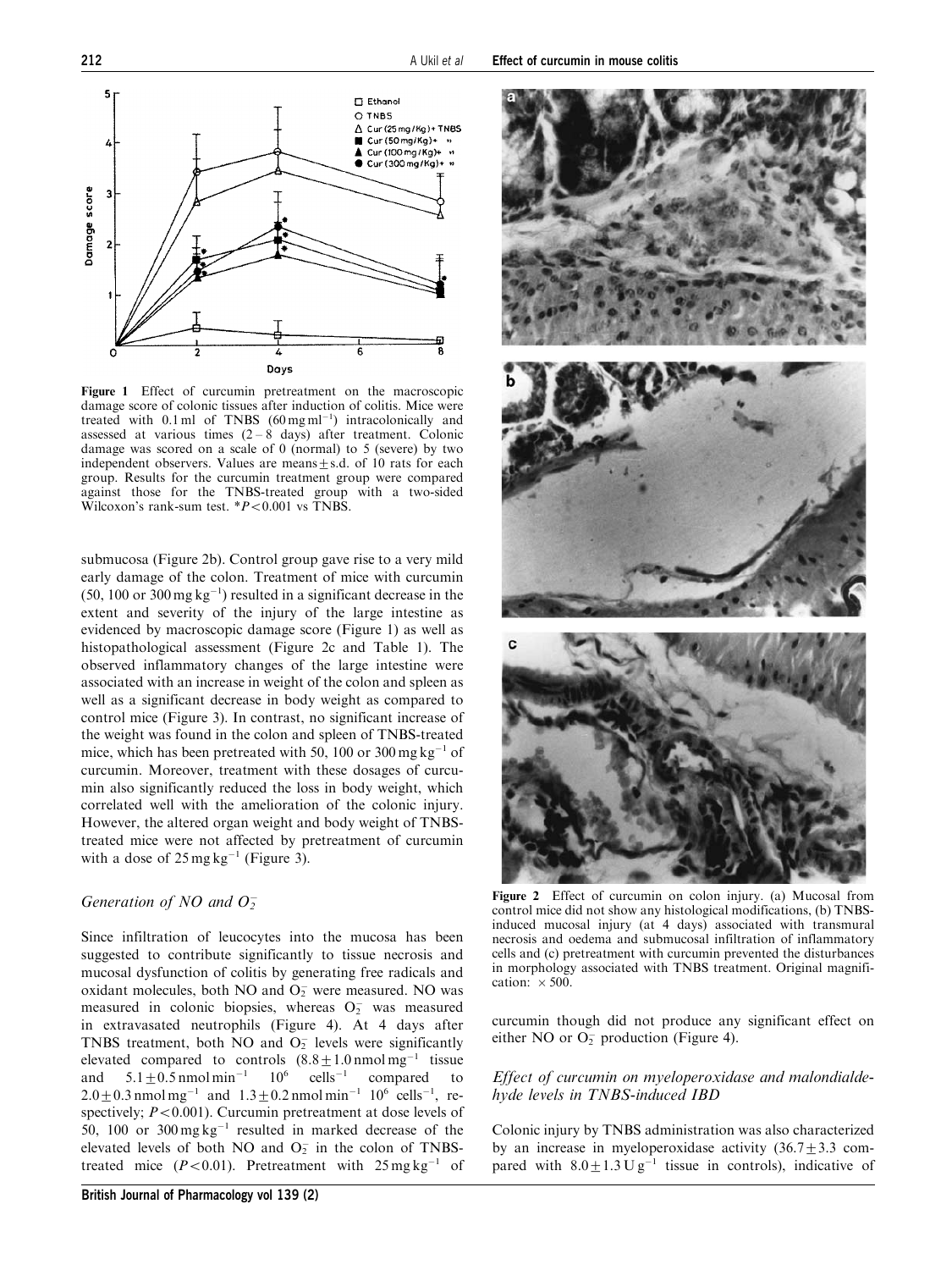|                                                 | Colonic erosion |      |              |                |                |            |                       |             |
|-------------------------------------------------|-----------------|------|--------------|----------------|----------------|------------|-----------------------|-------------|
|                                                 | Scale           |      |              |                |                |            |                       |             |
|                                                 |                 |      |              |                |                |            | 0 1 2 3 4 n Mean      | $P^{\rm a}$ |
| Control                                         |                 | 640  |              | $\theta$       | $\theta$       | 10         | 0.40                  |             |
| <b>TNBS</b>                                     |                 | $-1$ | $\mathbf{3}$ | $\overline{3}$ | $\mathcal{R}$  | 10         | 2.80                  |             |
| Curcumin $(25 \text{ mg kg}^{-1})$              | $\Omega$        |      |              |                |                | 2 4 2 2 10 | 2.40                  | 0.4372      |
| Curcumin $(50 \,\mathrm{mg}\,\mathrm{kg}^{-1})$ |                 |      |              |                | $\overline{0}$ | 10         | 1.40                  | 0.0052      |
| Curcumin $(100 \,\text{mgkg}^{-1})$             | 0               |      | 3            | $\mathbf{0}$   | $\overline{0}$ | - 10       | 1.30                  | 0.0021      |
| Curcumin $(300 \,\mathrm{mg\,kg^{-1}})$         | $\mathbf{0}$    |      | 6 3 1        |                |                |            | $0\quad 10\quad 1.50$ | 0.0089      |

Histological scores graded from 0 to 4 as described in Methods were carried out at 4 days after TNBS administration. <sup>a</sup>Results for the curcumin treatment group were compared against those for the TNBS group with a twosided Wilcoxon's rank-sum test. The histologic scores for curcumin (50, 100 and  $300 \text{ mg kg}^{-1}$ )-pretreated mice were significantly lower than that of untreated mice with TNBSinduced colitis  $(P<0.01)$ .

neutrophil infiltration in inflamed tissue (Figure 5a) confirming the enhanced leucocyte infiltration seen at histological inspection. In this study, the extent of myeloperoxidase activity closely paralleled the increase of tissue malondialdehyde  $(40.7 \pm 4.1$  compared with  $9.3 \pm 1.4 \mu$ M g<sup>-1</sup> tissue in controls), indicative of a massive lipid peroxidation (Figure 5b). However, curcumin pretreatment of TNBS-treated mice at dose levels of 50, 100 and  $300 \text{ mg} \text{ kg}^{-1}$  significantly prevented neutrophil infiltration, as assessed by myeloperoxidase activity  $(P<0.01)$  and also prevented the increased accumulation of malondialdehyde  $(P<0.01)$ . Nevertheless, curcumin  $(25 \text{ mg kg}^{-1})$  did not produce any significant change in the elevated levels of either myeloperoxidase or malondialdehyde when compared to TNBS-treated mice.

#### Colonic serine protease activity

Since protease levels are known to be elevated in IBD and thus may play a role in the extensive tissue damage in IBD, protease activity in colon tissue was analysed. Colon tissue from control mice had little inherent protease activity (Figure 6, lane 1), whereas this was markedly increased in TNBS-treated animals (lane 2). Significantly elevated levels of specific proteases of mass of  $\sim$  112, 53 and 20 kDa were obtained from colonic mucosa of TNBS-induced colitis. Earlier studies on experimental model of IBD using specific inhibitors of various proteases established that the majority of protease activity observed on the gelatin zymograms is because of serine proteases (Hawkins et al., 1997). However, curcumin pretreatment  $(50 \text{ mg kg}^{-1})$  greatly reduced the degree of protease activity in the colon of mice, which had received TNBS to cause colitis (Figure 6, lane 3). The suppression of serine protease activity in curcumin-treated mice correlates well with the attenuation of mucosal injury in TNBS-induced colitis.

### Cytokine production in treated mice

To gain an insight into the levels of various cytokines and iNOS after curcumin treatment on TNBS-induced colitis, we examined the mRNA expression for a representative Th1 cytokine (e.g. IFN- $\gamma$ ), a Th1 inducer (e.g. IL-12), a Th2 cytokine (IL-4) and iNOS, which catalyses the generation of



Figure 3 Effect of curcumin pretreatment on (a) spleen, (b) colon and (c) body weight. A significant increase in weight was observed at 4 days after TNBS administration in spleen and colon. Curcumin pretreatment  $(50, 100 \text{ and } 300 \text{ mg kg}^{-1})$  significantly prevented the loss in body weight (c) as well as reduced the organ weight (a and b). Values are means $\pm$ s.d. of 10 rats for each group. \*P<0.01 vs **TNBS** 

NO from L-arginine and play a major role in IBD. RT – PCR analysis of cytokine mRNA levels confirmed that experimental colitic mice treated with curcumin could reverse an established Th1 response into a possible Th2 response (Figure 7). Thus, mucosal cells from mice treated with TNBS contained significantly increased levels of IFN- $\gamma$  and IL-12 p40 mRNAs than those from control group representing a dominant inflammatory Th1 response. However, curcumin pretreatment resulted in marked suppression of both IFN- $\gamma$  and IL-12 p40 mRNA levels with a little induction of IL-4 mRNA in TNBStreated mice. In addition, the iNOS mRNA expression, which was very high in the mucosal cells of TNBS-treated mice, was significantly decreased by curcumin pretreatment. These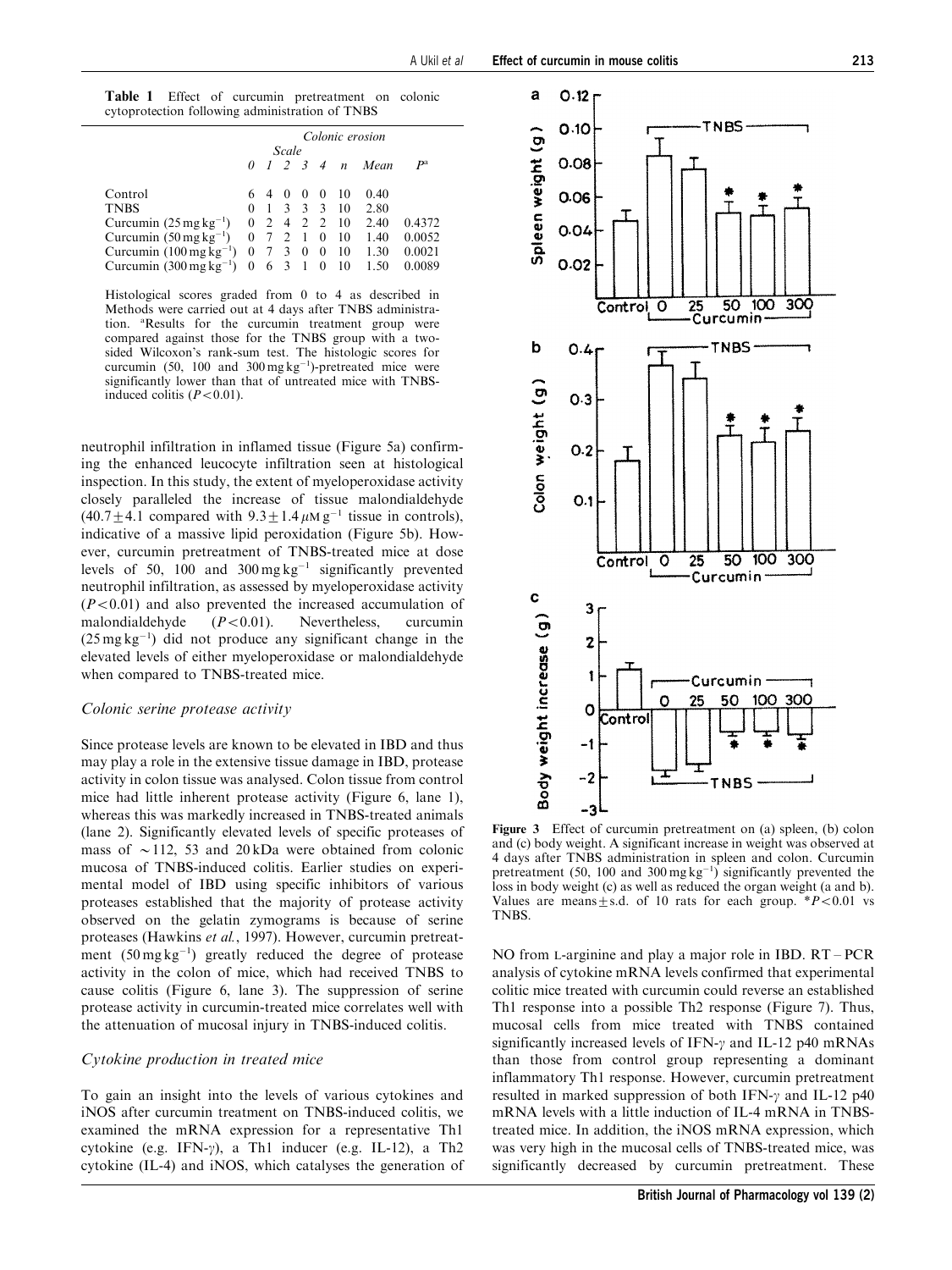

Figure 4 Effect of curcumin on NO and  $O_2^-$  production. (a) NO production in colonic tissue and (b)  $O_2^-$  production in neutrophils. TNBS treatment caused a significant increase of both NO and  $O<sub>2</sub>$ generation, which were prevented by curcumin pretreatment. Values are means  $\pm$  s.d. of 10 rats for each group. \* $P \le 0.01$  vs TNBS.

results suggest that inflammatory Th1 functions have been effectively suppressed in BALB/c mice by curcumin treatment so that Th2 functions could possibly be activated to ameliorate mucosal injury in experimental colitis.

#### $NF$ - $\kappa$ B in colonic mucosa of treated mice

To determine whether the decreased NO as well as iNOS mRNA in colonic mucosa was mediated through inhibition of iNOS transcription by suppression of  $NF-\kappa B$  activation, we performed electophoretic mobility shift assay using nuclear extracts of whole colonic tissues from control mice (which received 30% ethanol without TNBS) and curcumin-treated or- untreated TNBS colitis mice (Figure 8). The administration of TNBS alone enhanced  $NF-\kappa B$  DNA binding activity of nuclear extracts in the inflamed colonic tissue, which was



Figure 5 Effect of curcumin on neutrophil infiltration and lipid peroxidation. (a) Myeloperoxidase activity and (b) malondialdehyde levels in the colon. Myeloperoxidase activity and malondialdehyde levels were significantly increased in TNBS-treated mice in comparison to control. Curcumin pretreatment showed a significant reduction of both myeloperoxidase activity and malondialdehyde levels. Values are means $\pm$ s.d. of 10 rats for each group. \* $P<0.01$  vs TNBS.

suppressed by pretreatment with either 50 or  $300 \,\text{mg}\,\text{kg}^{-1}$ curcumin. Excess unlabelled specific oligonucleotides inhibited  $NF-\kappa B$  mobility shift indicating thereby the specificity of DNA – protein complex.

# **Discussion**

The use of natural anti-inflammatory products provides an attractive and relatively nontoxic alternative to modulate inflammatory disorders. Curcumin is an anti-inflammatory food product that has been used for centuries (Ammon & Wahl, 1991). However, the lack of information regarding a mechanism of action for curcumin combined with unknown effects on mucosal inflammatory gene expression have precluded the widespread clinical use of curcumin for treatment of intestinal inflammatory disorders. The present study has demonstrated that TNBS causes a substantial degree of inflammation and tissue injury in the mouse colon, which is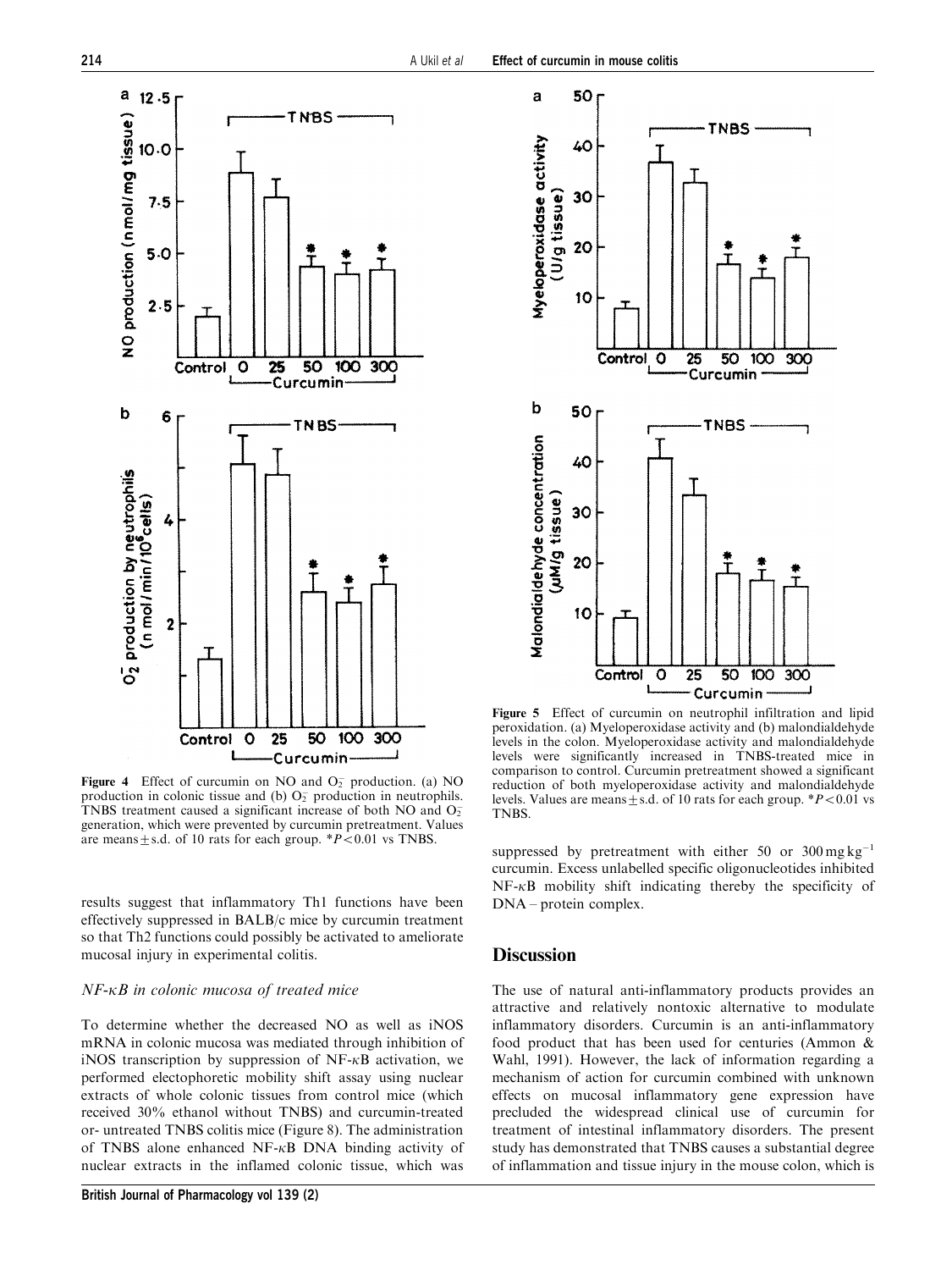

Figure 6 Protease activity in TNBS-treated animals. (a) TNBS treatment showed a several-fold increase in protease activity (lane 2) over the untreated control animals (lane 1). Curcumin-pretreated mice showed a marked reduction in protease activity (lane 3) compared to TNBS-treated mice. Numbers on the right indicate molecular mass in kDa. (b) Band intensities were quantified by densitometry.

associated with an infiltration of the colon with polymorphonuclear cells (histology and myeloperoxidase activity) as well as lipid peroxidation. The degree of inflammation, tissue injury and lipid peroxidation caused by TNBS was substantially reduced in mice treated with a dose of  $50 \text{ mg kg}^{-1}$  curcumin, which is lower than the maximal tolerated daily dose in humans (Cheng et al., 2001). The impetus for this natural product therapy was the earlier observations that apart from inhibiting the induction of iNOS in macrophages activated with LPS and IFN- $\gamma$  (Brouet & Ohshima, 1995), oral administration of curcumin significantly reduced iNOS mRNA expression in the livers of LPS-injected mice (Chan et al., 1998). Moreover, the therapy involving curcumin pretreatment was effective in mice with ongoing disease in which a proinflammatory Th1 response had been established. After treatment, the cytokine profile in these mice indicated a



Figure 7 Suppression of Th1 phenotype in TNBS-treated mice subjected to curcumin pretreatment  $(50 \text{ mg kg}^{-1})$  as analysed by  $RT$  – PCR. (a) Expression of IFN- $\gamma$ , IL-12, IL-4, iNOS and  $\beta$ -actin mRNA by colon tissue samples of control and treated mice. RT – PCR products were visualized by ethidium bromide staining. RNA samples were obtained from six mice in each group. Results are representative of three separate samples.  $\beta$ -actin expression levels were used as controls for RNA content and integrity. (b) Band intensities were quantified by densitometry.

switch from proinflammatory Th1 to anti-inflammatory Th2 pattern.

Reactive NO radical is known to play a central role in human IBD. Increased production of NO, and the presence of iNOS protein and iNOS mRNA have been demonstrated in affected areas of gut in patients suffering from UC or Crohn's disease (Rachmilewitz et al., 1995b; Singer et al., 1996; Kimura et al., 1997). On the other hand, based on data from LPSinduced inflammation, a concentration-dependent dual effect in the gut has been suggested (Laszlo & Whittle, 1995). Low production of NO by cNOS may be protective and inhibitors of this physiological NOS have been reported to enhance intestinal lesions in inflammation (Laszlo & Whittle, 1995; Pfeiffer & Qiu, 1995). Prolonged production of high amounts of NO by iNOS on the other hand is proinflammatory and inhibition of iNOS seems to ameliorate the inflammatory response and tissue injury in experimental colitis (Hogaboam et al., 1995; McCafferty et al., 1997). An in vivo study by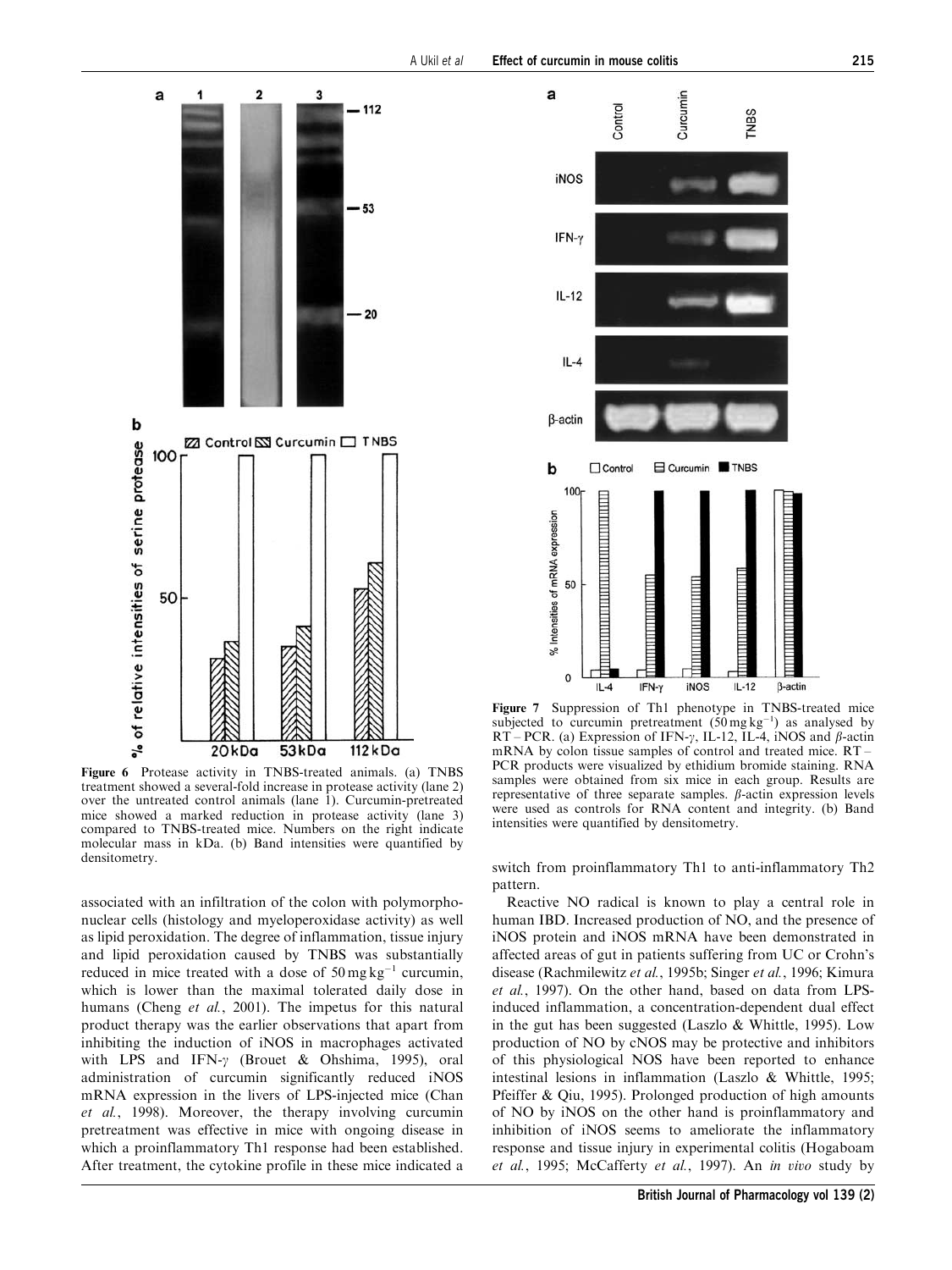

Figure 8 Effect of curcumin pretreatment on  $NF-\kappa B$  activation. NF-kB activity was upregulated in nuclear extracts from TNBSinduced colonic mucosa and suppressed by curcumin pretreatment. Nuclear extracts of the colonic tissue from control mice (lane 1), untreated mice with TNBS-induced colitis in absence (lane 2) and presence of 50 molar excess of unlabelled probe (lane 5) and curcumin (300 and  $50 \text{ mg kg}^{-1}$ ) treated mice with TNBS-induced colitis (lane 3 and 4) were analysed.

McKenzie et al. (1996) gives direct evidence on NO-induced injury on gut epithelial cells supporting the detrimental role of excessive NO in colitis. There is, therefore, good rationale to suggest that inhibition of excessive NO production by iNOS inhibitors will serve as promising approach in the management of IBD. Enhanced NO generation as well as iNOS mRNA transcripts detected in the inflamed colonic segments may be attributed to the contribution of macrophages and inflammatory neutrophils since colonic NO generation has also been found to be stimulated by LPS and IFN- $\gamma$  (Rachmilewitz *et al.*, 1995a). In contrast to these observations, a deleterious effect of iNOS deficiency was reported on the ability to resolve a colonic injury in experimental IBD (McCafferty et al., 1997). The discrepancy in these reports may relate to the difference in the stimuli used to induce the injury. However, similar controversial roles of iNOS-derived NO have been ascribed in a variety of pathophysiological conditions. Thus, genetic ablation of iNOS may exert beneficial effects in endotoxic shock, infection by Toxoplasma gondii and autoimmune vasculitis (MacMicking et al., 1995; Gilkeson et al., 1997; Khan et al., 1997), whereas other studies have reported that deletion of iNOS gene may exacerbate the inflammatory process in endotoxaemia encephalomyelitis and tuberculosis (Laubach et al., 1995; MacMicking et al. 1997; Fenyk-Melody et al., 1998). We provide here the in vivo evidence that NO concentrations can be downregulated via suppression of proinflammatory cytokines by curcumin in TNBSinduced colitis, resulting in a significant amelioration of the disease.

There is ample evidence in human IBD that the inflammatory cytokines IL-1, TNF and IFN- $\gamma$  are overexpressed and this finding correlates with reports of excessive amounts of NO produced by activated iNOS in lamina propria mononuclear cells and colon epithelial cells (Godkin et al., 1996; Singer et al., 1996). This prompted us to investigate whether manipulation of cytokine profile by curcumin would lead to reduced NO activities and thus decrease mucosal damage. Curcumin treatment led to a marked suppression in IL-12 mRNA expression by mucosal cells of TNBS-administered mice, resulting in a reduced ability to induce  $IFN-\gamma$  and perhaps, an increased ability to induce IL-4 in  $CD4+T$  cells. These results suggest that curcumin-mediated inhibition of IL-12 production led to the inhibition of Th1 and a possible enhancement of Th2 cytokine synthesis in CD4+ T cells. The mechanism by which curcumin inhibits IL-12 production seems to be through the downregulation of  $NF-\kappa B$  -mediated activation and binding to the  $p40-\kappa B$  site, since curcumin is capable of inhibiting  $NF-\kappa B$  activity in electrophoretic mobility shift assay using nuclear extracts of whole cells of the colonic tissue. Curcumin has recently been shown to block cytokine-mediated  $NF-\kappa B$  activation and proinflammatory gene expression by inhibiting inhibitory factor  $I - \kappa B$  kinase activity (Jobin et al., 1999). Since NF- $\kappa$ B activation is believed to play a major role in the regulation of proinflammatory gene transcription, therefore, by suppressing it curcumin may inhibit early steps of inflammation and modulate upregulation of multiple proinflammatory genes.

It may be mentioned that scavengers of reactive oxygen including hydrogen peroxide, superoxide anions and hydroxyl radicals also reduce the tissue injury associated with IBD suggesting that  $-$  in addition to reactive nitrogen, reactive oxygen species also play an important role in the pathophysiology associated with this model of inflammation (Cuzzocrea et al., 2000). In addition to reactive oxygen, peroxynitrite (ONOO is also generated in IBD (Zingarelli et al., 1998). Reactive oxygen and ONOO<sup>-</sup> produce cellular injury and necrosis via several mechanisms including peroxidation of membrane lipids, protein denaturation and DNA damage. The curative effect of curcumin accompanied by reduced levels of superoxide anions, nitric oxide, malondialdehyde and serine protease is suggestive of the scavenging capability of both reactive nitrogen and oxygen species by this beverage product. These results are consistent with previous data indicating that curcumin is capable of lowering the generation of both superoxide and nitric oxide from rat peritoneal macrophages (Joe & Lokesh, 1994).

Assessment of the physiological relevance of the findings reported here must take into account the concentrations at which inhibitory or stimulatory effect of turmeric-derived polyphenol on cytokine production was observed. Bioavailability of curcumin is low after oral ingestion (Ammon & Wahl, 1991) but can be sufficiently elevated by coingestion of piperine in both rats and humans (Shoba et al., 1998). Nevertheless, highest concentration of curcumin, regardless of piperine use, is found in the caecum after oral ingestion (Ammon & Wahl, 1991). In addition, luminal curcumin may have a topical activity on colonic epithelial cells independent of systemic absorption. All these observations may have rele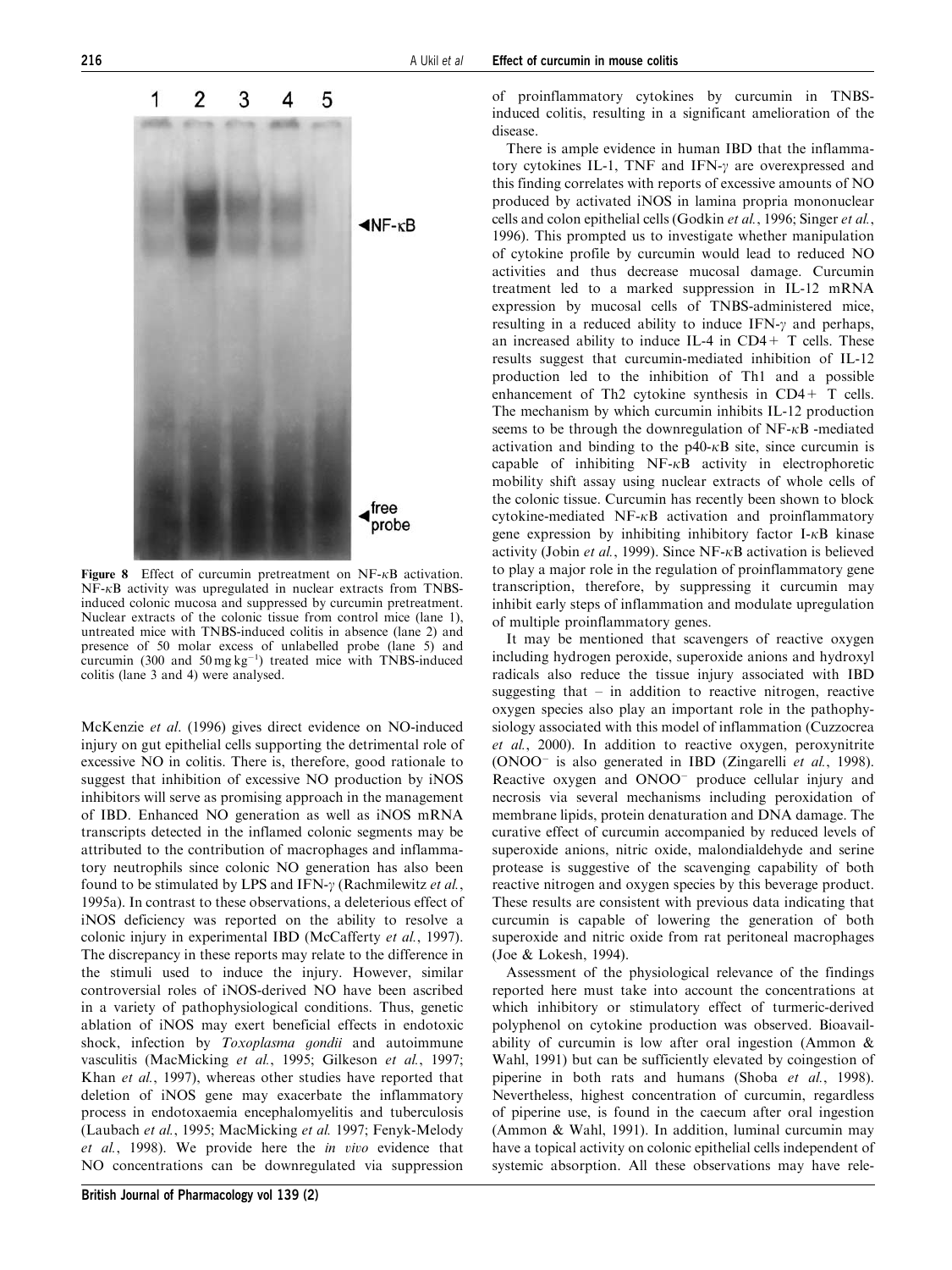vance on the beneficial effect of oral administration of curcumin in inflammatory disease of the bowel.

In conclusion, this study demonstrates that the degree of colitis caused by administration of TNBS is significantly attenuated by turmeric-derived radical scavenger curcumin. The anti-inflammatory effects of curcumin are associated with a reduction in (i) upregulation of proinflammatory Th1 cytokine response leading to the suppression of iNOS and attenuation of the recruitment of neutrophils, (ii) lipid peroxidation and (iii) ultimately tissue injury. Being a

#### References

- ALLEN, P.C., DANFORTH, H.D. & AUGUSTINE, P.C. (1998). Dietary modulation of avian coccidiosis. Int. J. Parasitol., 28, 1131 – 1140.
- AMMON, H.P.T. & WAHL, M.A. (1991). Pharmacology of Curcuma longa. Planta Med.,  $57$ ,  $1 - 6$ .
- ARBISER, J.L., KLAUBER, N., ROHAN, R., VAN LEEUWEN, R., HUANG, M.-T., FISCHER, C., FLYNN, E. & BYERS, H.R. (1998). Curcumin is an in vivo inhibitor of angigenesis. Mol. Med., 4, 376 – 383.
- BROUET, I. & OHSHIMA, H. (1995). Curcumin, an anti-tumor promoter and anti-inflammatory agent, inhibits induction of nitric oxide synthase in activated macrophages. Biochem. Biophys. Res. Commun., 206, 535 – 540.
- CHAN, M.M.Y., HUANG, H.I., FENTON, M.R. & FONG, D. (1998). In vivo inhibition of nitric oxide synthase gene expression by curcumin, a cancer preventive natural product with anti-inflammatory properties. Biochem. Pharmacol., 55, 1955 – 1962.
- CHENG, A.L., HSU, C.H., LIN, J.K., HSU, M.M., HO, Y.F., SHEN, T.S., KO, J.Y., LIN, J.T., WU, M.S., YU, H.S., JEE, S.H., CHEN, G.S., CHEN, T.M., CHEN, C.A., LAI, M.K., PU, Y.S., PAN, M.H., WANG, Y.J., TSAI, C.C. & HSIEH, C.Y. (2001) Phase I clinical trial of curcumin, a chemopreventive agent, in patients with high-risk or pre-malignant lesions. Anticancer Res., 21, 2895 – 2900.
- COOPER, T.H., CLARK, G. & GUZINSKI, J. (1994). Teas, spices and herbs. In: Food Phytochemicals, ed. Ho, C.T. Vol. I, pp. 231 - 236. Washington, DC: American Chemical Society.
- CUZZOCREA, S., MCDONALD, M.C., MAZZON, E., DUGO, L., LEPORE, V., FONTI, M.T., CICCOLO, A., TERRANOVA, M.L., CAPUTI, A.P. & THIEMERMANN, C. (2000). Tempol, a membranepermeable radical scavanger, reduces dinitrobenzene sulfonic acidinduced colitis. Eur. J. Pharmacol.,  $406$ ,  $127 - 137$ .
- FENYK-MELODY, J.D., GARRISON, A., BRUNNERT, S., WEIDNER, J.R., SHEN, F., SHELTON, B.A. & MUDGETT, J.S. (1998). Experimental autoimmune encephalomyelitis is exacerbated in mice lacking the NOS2 gene. *J. Immunol.*,  $160$ ,  $2940 - 2946$ .
- FERETTI, M., GIONCHETTI, P., RIZELLO, F., VENTURI, A., STELLA, P., CORTI, F., MIZRAHI, J., MIGLIOLI, M. & CAMPIERI, M. (1997). Intracolonic release of nitric oxide during trinitrobenzene sulfonic acid rat colitis. Dig. Dis. Sci.,  $42$ ,  $2606 - 2611$ .
- FUSS, I.J., MARTH, T., NEURATH, M.F., PERLSTEIN, G.R., JAIN, A. & STROBER, W. (1999). Anti-interleukin 12 treatment regulates apoptosis of Th1 cells in experimental colitis in mice. Gastroenter $ology, 117, 1078 - 1088.$
- GESCHER, A., PASTORINO, U., PLUMMER, S.M. & MANSON, M.M. (1998). Suppression of tumour development by substances derived from the diet – mechanisms and clinical implications. Br. J. Clin. Pharmacol.,  $45$ ,  $1 - 12$ .
- GILKESON, G.S., MUDGETT, J.S., SELDIN, M.F., RUIZ, P., ALEX-ANDER, A.A., MISUKONIS, M.A., PISETSKY, D.S. & WEINBERG, J.B. (1997). Clinical and serologic manifestations of autoimmune disease MRI-Ipr/Ipr mice lacking nitric oxide synthase type 2. J. Exp. Med., 186, 365 – 373.
- GODKIN, A.J., DE BELDER, A.J., VILLA, L., WONG, A., BEESLEY, J.E., KANE, S.P. & MARTIN, J.F. (1996). Expression of nitric oxide synthase in ulcerative colitis. Eur. J. Clin. Invest., 26,  $867 - 872$ .
- GUNAWARDANA, S.C., JERGENS, A.E., AHRENS, F.A. & NIYO, Y. (1997). Colonic nitrite and immunoglobulin G concentrations in dogs with inflammatory bowel disease. J. Am. Vet. Med. Assoc., 211, 318 – 321.

relatively nontoxic natural product, combined with its excellent anti-inflammatory activity, curcumin could be useful in IBD and other conditions associated with local or systemic inflammation.

This work was supported by grants from Council of Scientific and Industrial Research, Government of India and Tea Research Association, India. The authors thank Maj. Gen. (Dr) S.R. Bhattacharya for his help in the histology work.

- HANAUER, S.B. (1996). Inflammatory bowel disease. N. Engl. J. Med., 334,  $841 - 848$ .
- HAWKINS, J.V., EMMEL, E.L., FEUER, J.J., NEDELMAN, M.A., HARVEY, C.J., KLEIN, H.J., ROZMIAREK, H., KENNEDY, A.R., LICHTENSTEIN, G.R. & BILLINGS, P.C. (1997). Protease activity in a hapten-induced model of ulcerative colitis in rats. Dig. Dis. Sci., 42,  $1969 - 1980$
- HOGABOAM, C.M., JACOBSON, K., COLLINS, S.M. & BLENNER-HASSETT, M.G. (1995). The selective beneficial effects of nitric oxide inhibition in experimental colitis. Am. J. Physiol., 268, G673 – G684.
- HOGABOAM, C.M., VALLANCE, B.A., KUMAR, A., ADDISON, C.L., GRAHAM, F.L., GAULDIE, J. & COLLINS, S.M. (1997). Therapeutic effects of interleukin-4 gene transfer in experimental inflammatory bowel disease. J. Clin. Invest.,  $100$ ,  $2766 - 2776$ .
- JOBIN, C., BRADHAM, C.A., RUSSO, M.P., JUMA, B., NARULA, A.S., BRENNER, D.A. & SARTOR, R.B. (1999). Curcumin blocks cytokine-mediated NF- $\kappa\beta$  activation and proinflammatory gene expression by inhibiting inhibitory factor I- $\kappa\beta$  kinase activity. J. Immunol., 163, 3474 – 3483.
- JOE, B. & LOKESH, B.R. (1994). Role of capsaicin, curcumin and dietary n-3 fatty acids in lowering the generation of reactive oxygen species in rat peritoneal macrophages. Biochim. Biophys. Acta, 1224, 255 – 263.
- KAKAR, S.S. & ROY, D. (1994). Curcumin inhibits TPA-induced expression of c-fos, c-jun and c-myc proto-oncogenes messenger RNAs in mouse skin. Cancer Lett., 87, 85 – 89.
- KAWAKAMI, K., TOHYAMA, M., QIFENG, X. & SAITO, A. (1997). Expression of cytokines and inducible nitric oxide synthase mRNA in the lungs of mice infected with Cryptococcus neoformans: effects of interleukin-12. *Infect. Immunol* 65, 1307 – 1312.
- KHAN, I.A., SCHWARTZMAN, J.D., MATSUURA, T. & KASPER, L.H. (1997). A dichotomous role for nitric oxide during acute  $T_{OX}$ oplasma gondii infection in mice. Proc. Natl. Acad. Sci. U.S.A., 94, 13955 – 13960.
- KIMURA, H., MIURA, S., SHIGEMATSU, T., OHKUBO, N., TSUZUKI, Y., KUROSE, I., HIGUCHI, H., AKIBA, Y., HOKARI, R., HIR-OKAWA, M., SERIZAWA, H. & ISHII, H. (1997). Increased nitric oxide production and inducible nitric oxide synthase activity in colonic mucosa of patients with active ulcerative colitis and Crohn's disease. *Dig. Dis. Sci.*, **42**, 1047 - 1054.
- KIRSNER, J.B. & SHORTER, R.G. (1988). Inflammatory Bowel Disease. 3rd edn. Philadelphia: Lea and Febiger.
- LASZLO, F. & WHITTLE, B.J. (1995). Colonic microvascular integrity in acute endotoxaemia: interactions between constitutive nitric oxide and 5-lipoxygenase products. Eur. J. Pharmacol.,  $277$ , R1 – 3.
- LAUBACH, V.E., SHESELY, E.G., SMITHIES, O. & SHERMAN, P.A. (1995). Mice lacking inducible nitric oxide synthase are not resistant to lipopolysaccharide-induced death. Proc. Natl. Acad. Sci. U.S.A., 92, 10688 – 10692.
- LUNDBERG, J.O., HELLSTROM, P.M., LUNDBERG, J.M. & ALVING, K. (1994). Greatly increased luminal nitric oxide in ulcerative colitis. Lancet, 344, 1673 – 1674.
- MACMICKING, J.D., NATHAN, C., HOM, G., CHARTRAIN, N., FLETCHER, D.S., TRUMBAUER, M., STEVENS, K., XIE, Q.W., SOKOL, K. & HUTCHINSON, N. (1995). Altered responses to bacterial infection and endotoxic shock in mice lacking inducible nitric oxide synthase. Cell,  $81, 641 - 650$ .